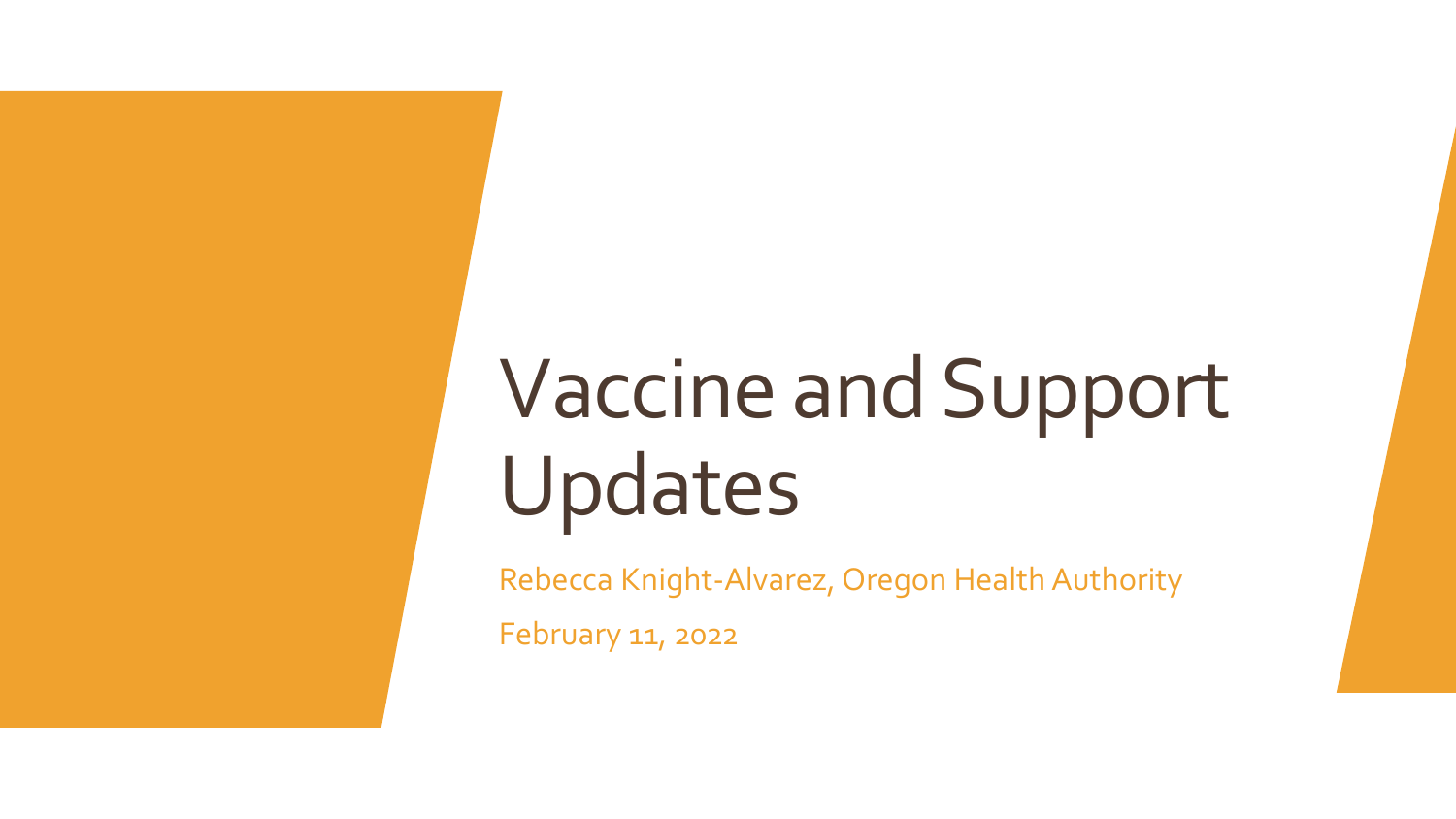## Case Support Hotline

- **If you tested positive or were exposed to COVID-19, our trained professionals can help.**
- **Call [866-917-8881](tel:866-917-8881) if:**
	- o You want more COVID-19 health information
	- $\circ$  You have questions about isolation or quarantine
	- o You have questions about telling your close contacts they may have been exposed to COVID-19
	- o You need to isolate and are worried about the ability to do that
- Hours: M-F from 8am to 6pm and Saturday 10am to 4pm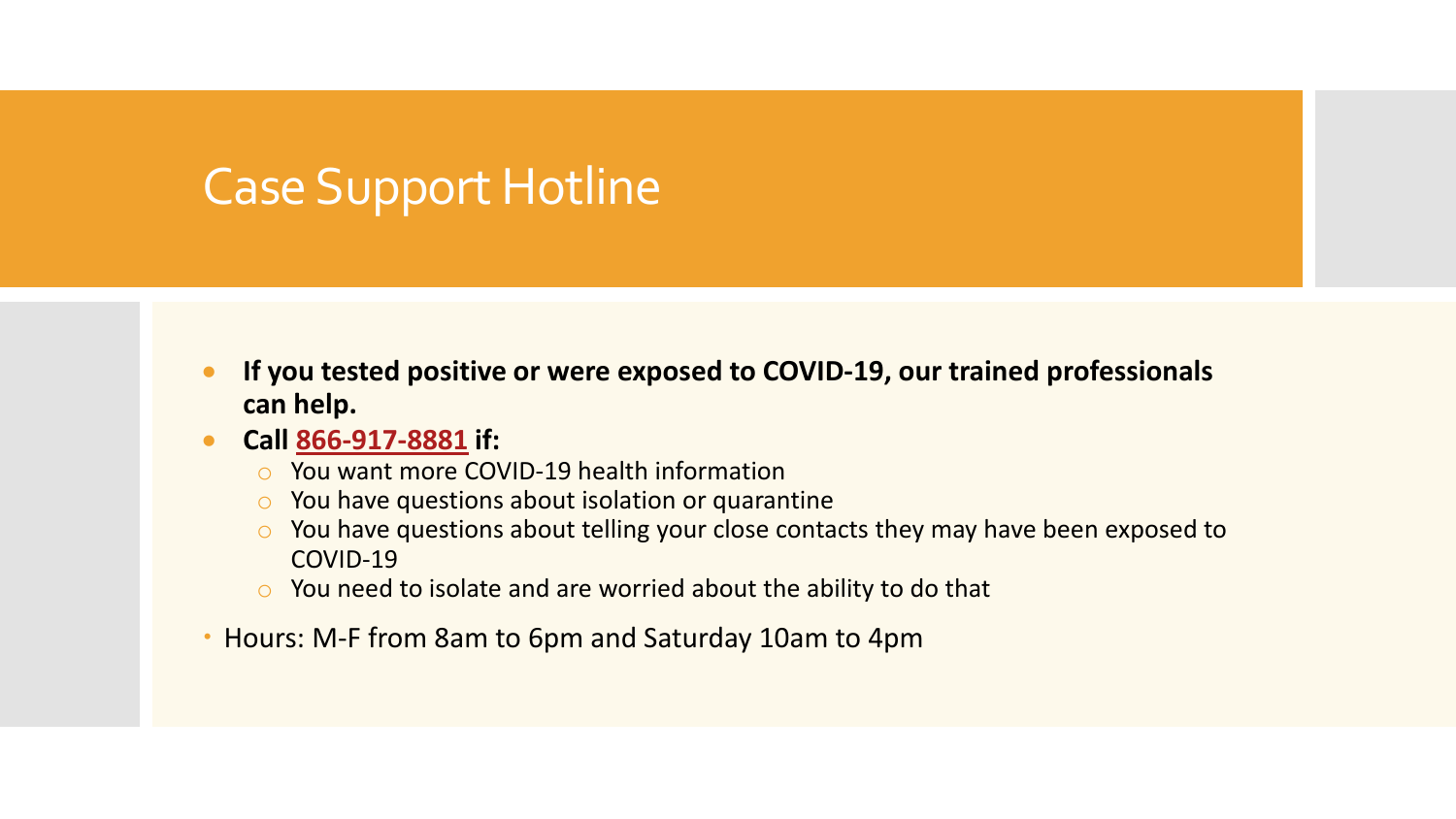

Website [https://govstatus.egov.com/or](https://govstatus.egov.com/or-oha-covid-19-positive-test)oha-covid-19-positive-test



Social card: hotline (12 languages) [https://sharedsystems.dhsoha.state.or.us/](https://sharedsystems.dhsoha.state.or.us/DHSForms/Served/le4059.png) DHSForms/Served/le4059.png

Additional Materials for the Case Support **Hotline** 



Flyer: hotline (English/Spanish) [https://sharedsystems.dhsoha.state.or.us/](https://sharedsystems.dhsoha.state.or.us/DHSForms/Served/lml4057b.pdf) DHSForms/Served/lml4057b.pdf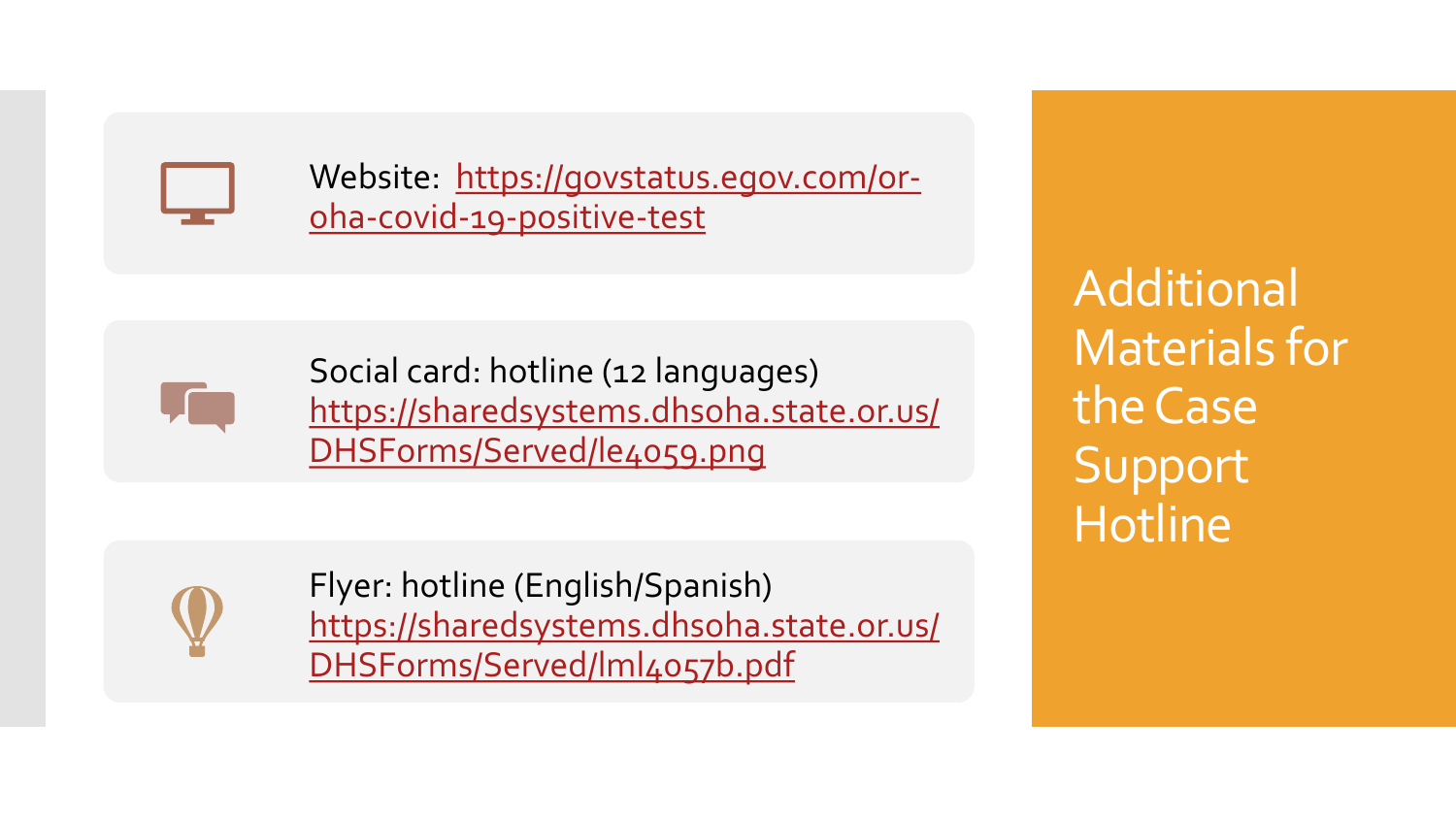## Vaccine and Testing Support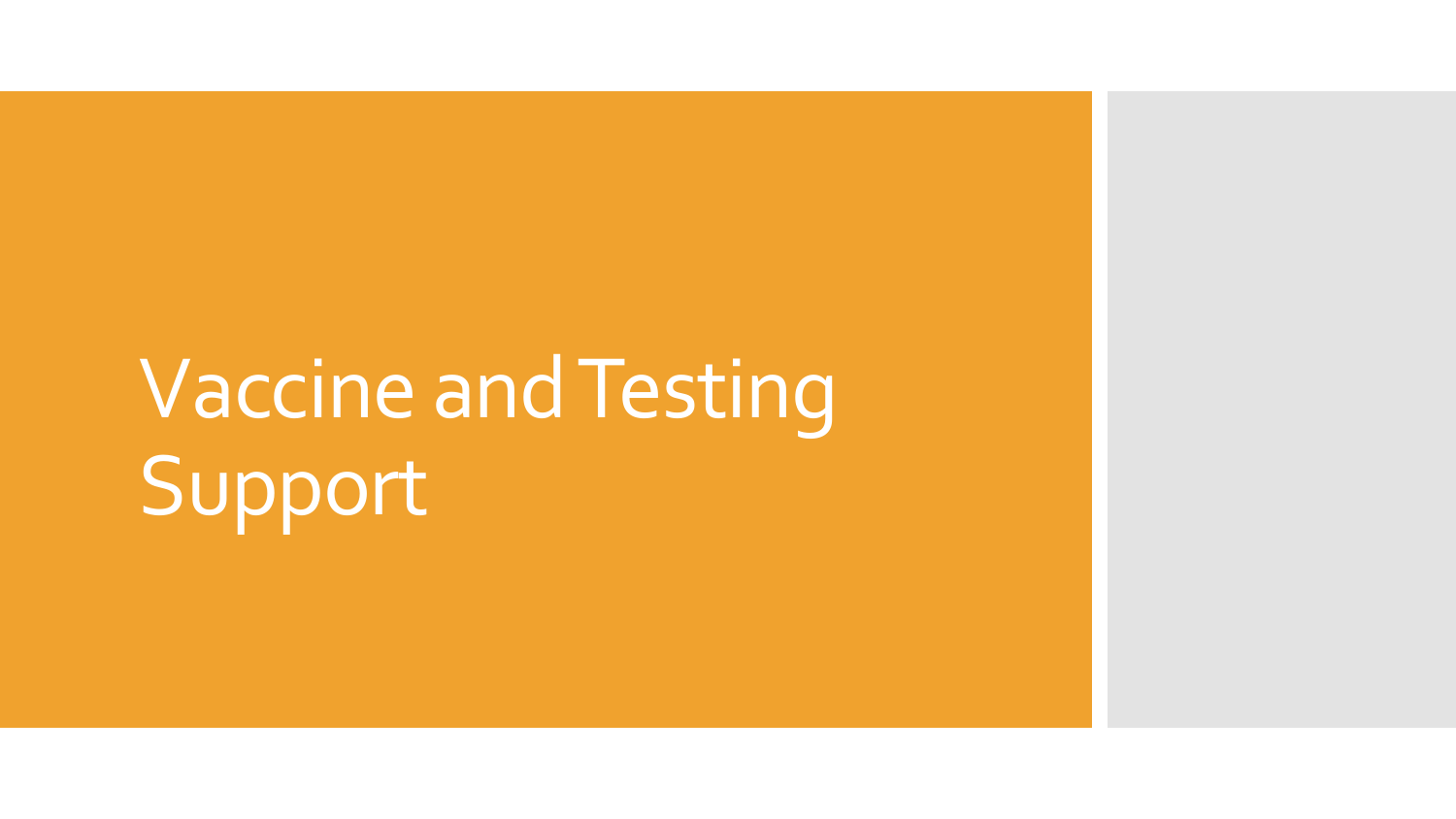## Homeless Service Providers testing and vaccines support opportunity

 OHA and OHCS are looking to partner with **homeless service providers to offer more support surrounding COVID-19 testing and vaccination for anyone experiencing houselessness.** We know all of you are working tirelessly during this current surge of Omicron; you are appreciated for your dedication.

 **Our goal is to provide strong support in getting this vulnerable community vaccinated, boosted, and tested, if COVID vaccines and testing support** is not already available through local health departments or other care providers.

 **[If you are interested in having this support for your community, please fill out this interest form in English](https://gcc02.safelinks.protection.outlook.com/?url=https%3A%2F%2Fapp.smartsheet.com%2Fb%2Fform%2F3c72af257bb24f7d8c3110f3c0fb41d2&data=04%7C01%7CRebecca.Knight-Alvarez%40dhsoha.state.or.us%7C7c8ea43c1eaa4ef74aed08d9ec224428%7C658e63e88d39499c8f4813adc9452f4c%7C0%7C0%7C637800455035535328%7CUnknown%7CTWFpbGZsb3d8eyJWIjoiMC4wLjAwMDAiLCJQIjoiV2luMzIiLCJBTiI6Ik1haWwiLCJXVCI6Mn0%3D%7C3000&sdata=wvn7goIlbaGRZazPiPbROrGNmTXJhBIQzwAqASvYoto%3D&reserved=0) or En Espanol.** Dependent on availability, services offered include, but are not limited to:  $\ddot{\phantom{0}}$ 

- **- Onsite shelter COVID-19 testing clinics for people experiencing homelessness**
- **- Mobile testing or vaccination to people living outside or in encampments**
- **- Vaccine clinics at your locations**
- **- Education and marketing support for COVID responses**
- $\ddot{\phantom{0}}$

 $\ddot{\phantom{0}}$ 

 If you have questions about the support, please contact [Rebecca.knight-alvarez@dhsoha.state.or.us](mailto:Rebecca.knight-alvarez@dhsoha.state.or.us) or 971-284-7092 as well, she will be discussing during our meeting this Friday.